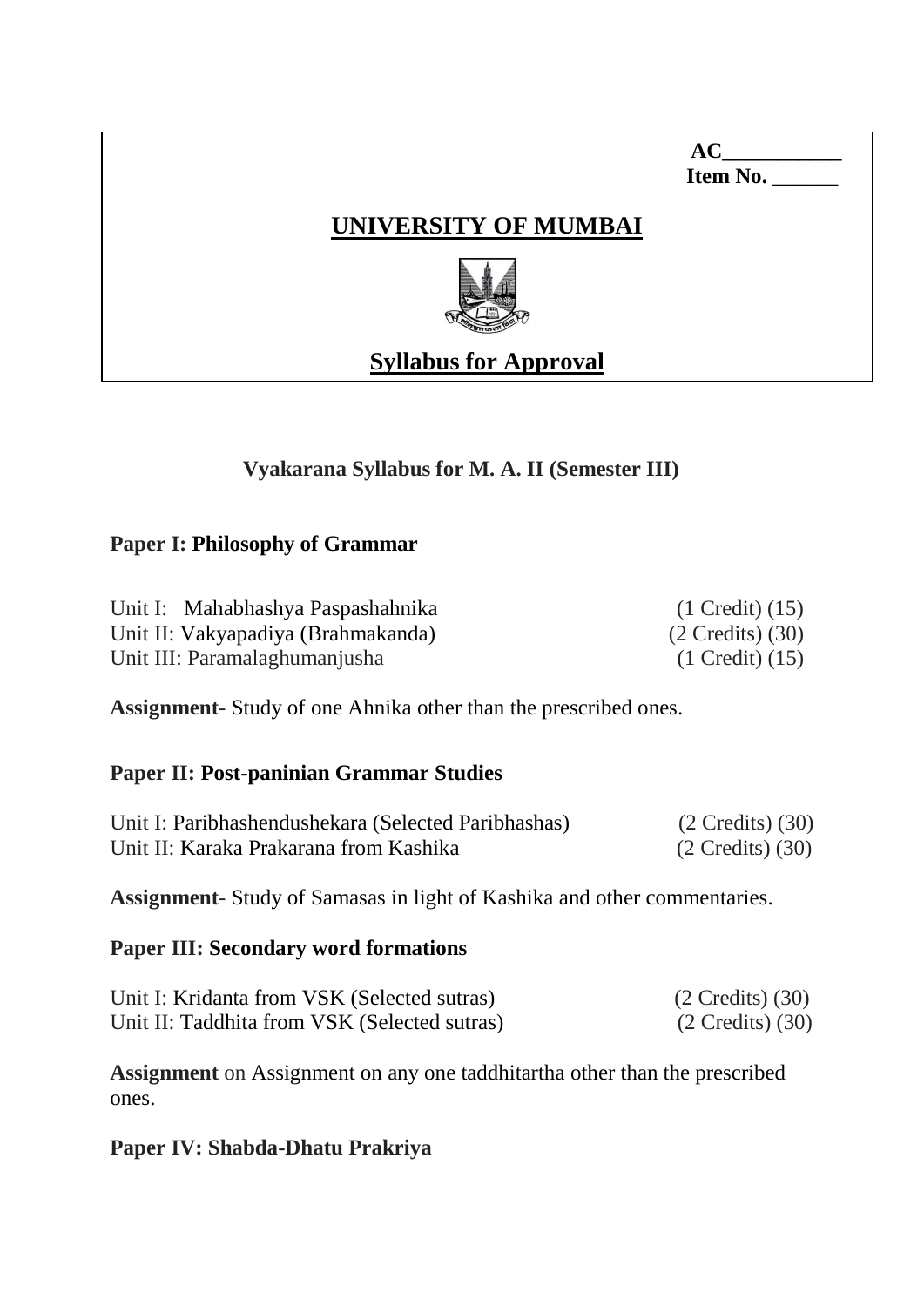Unit I: Dashagani from VSK (First root from each group- Parasmaipada and Atmanepada in Present, Simple Past, Imperative and Potential) (2 Credits) (30) Unit II: Shadlingi from VSK (Select sutras from all sections) (2 Credits) (30)

**Assignment** on Treatment given by Panini to verbal forms other than the prescribed ones excluding Let Lakara.

#### **Paper V: Vedic grammar**

| Unit I: Vaidiki Prakriya from VSK | $(Credits 2)$ (30) |
|-----------------------------------|--------------------|
| Unit II: Svara Prakriya from VSK  | $(Credits 2)$ (30) |

**Assignment** on Treatment given by Panini to Vedic Grammar

#### **Paper Pattern:**

#### **Paper I: Philosophy of Grammar**

| Unit I: i. Short Notes (2 out of 3) OR Essay type question (1 out of 2) | 15 |
|-------------------------------------------------------------------------|----|
| Unit II: i. Short Notes $(2 \text{ out of } 3)$                         | 15 |
| Unit III: Essay type question (1 out of 2)                              | 15 |

## **Paper II: Post-Paninian Grammar Studies**

| Unit I: Explain the Paribhashas (2 out of 3)           | 30 |
|--------------------------------------------------------|----|
| Unit II: i. Explain the Sutras $(2 \text{ out of } 3)$ | 15 |
| ii. Reference to context $(2 \text{ out of } 3)$       | 15 |

## **Paper III: Secondary word formations**

| Unit I: i. Explain the Sutras $(2 \text{ out of } 3)$  |    |
|--------------------------------------------------------|----|
| ii. Explain the Formations $(3 \text{ out of } 4)$     | 15 |
| Unit II: i. Explain the Sutras $(2 \text{ out of } 3)$ | 15 |
| ii. Explain the Formations (3 out of 4)                | 15 |
|                                                        |    |

# **Paper IV: Shabda-Dhatu Prakriya**

| Unit I: i. Explain the Sutras $(2 \text{ out of } 3)$  |    |
|--------------------------------------------------------|----|
| ii. Explain the Formations $(3 \text{ out of } 4)$     | 15 |
| Unit II: i. Explain the Sutras $(2 \text{ out of } 3)$ |    |
| ii. Explain the Formations (3 out of 4)                | 15 |

| <b>Paper V: Vedic Grammar</b>                          |    |
|--------------------------------------------------------|----|
| Unit I: i. Explain the Sutras $(2 \text{ out of } 3)$  |    |
| ii. Explain the Formations (3 out of 5)                | 15 |
| Unit II: i. Explain the Sutras $(2 \text{ out of } 3)$ | 15 |